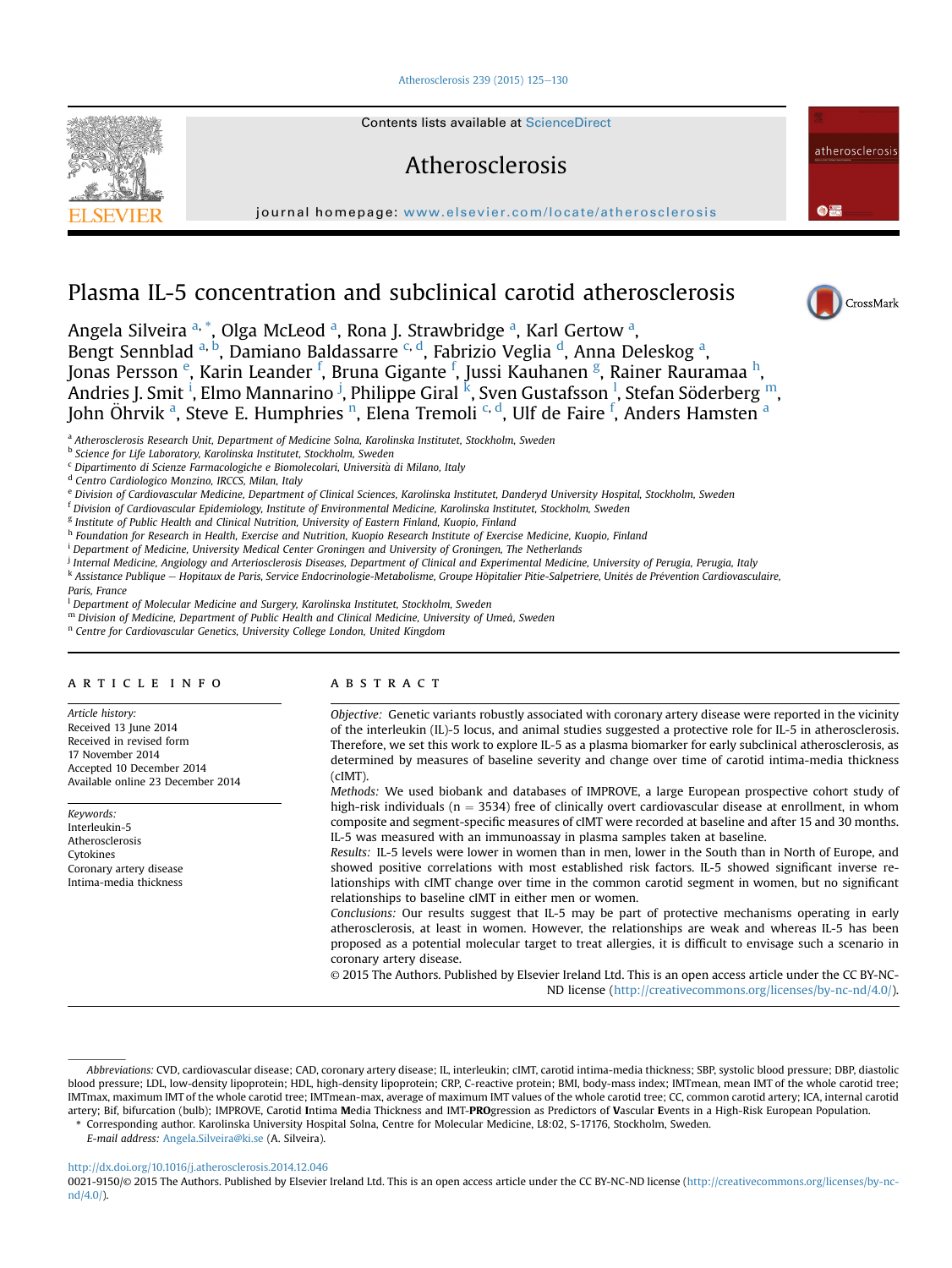# 1. Introduction

Inflammation plays an important role in atherosclerosis and clinical cardiovascular disease (CVD)  $[1-3]$  $[1-3]$  $[1-3]$ . Epidemiological studies have shown that patients with chronic inflammatory diseases, such as rheumatoid arthritis, lupus erythematosus and psoriasis, run a significantly greater risk of contracting coronary artery disease (CAD) than the general population, a fact that is not fully explained by presence of traditional cardiovascular risk factors [\[3,4\]](#page-5-0). Instead, it appears that inflammation and an increased proportion of unstable plaques contribute substantially to the increased cardiovascular mortality in rheumatoid arthritis  $[4]$ . In addition, the absence of an increase in occurrence of clinical CAD prior to the onset of rheumatoid arthritis  $[5]$ , and the reduced risk of CAD achieved by blocking tumor necrosis factor early in the course of rheumatoid arthritis  $[6]$ , suggest that CAD develops *after* the onset of rheumatoid arthritis. Genetic studies have also supported the hypothesis that pro-inflammatory pathways play a causal role in CAD [\[7\].](#page-5-0) Interleukins (ILs) in particular can be considered as strong candidates because they are known to influence the cardiovascular system in either a harmful, pro-inflammatory way (IL-1, IL-2, IL-6, IL-7, IL-8, IL-15, IL-17, and IL-18) or in a protective, anti-inflammatory way (IL-4, IL-10, IL-11, IL-12, and IL-13)  $[8]$ . Accordingly, metaanalyses of genetic studies have provided strong evidence for IL-6 and the IL-6 receptor in CAD [\[9,10\].](#page-5-0)

In 2011, genetic variants in the vicinity of the IL-5 locus were found to be robustly associated with CAD in a large case-control study including a total of 32,717 cases and 75,465 control subjects [\[11\]](#page-5-0). IL-5 was originally defined as a "T-cell-replacing factor" that drives activated B cells for terminal differentiation into antibody-secreting plasma cells in mice [\[12\]](#page-5-0). In humans, IL-5 is best characterized as a major maturation and differentiation factor for eosinophils [\[13\].](#page-5-0) Because of the importance of eosinophils for allergy and other associated disorders, IL-5 has been proposed as a potential molecular target for the treatment of these diseases, with a couple of IL-5 antagonist therapies currently under development [\[13,14\].](#page-5-0) Prior to the recent gene-centric study in CAD [\[11\]](#page-5-0), the role of IL-5 in CVD had been barely touched upon, with one publication linking plasma IL-5 levels inversely to subclinical atherosclerosis [\[15\]](#page-5-0) and two studies implicating raised IL-5 levels in unstable angina and myocardial infarction [\[16\]](#page-5-0) and risk of recurrent CAD events [\[17\].](#page-5-0)

Against this background, we examined the role of IL-5 as a plasma biomarker for early, subclinical carotid atherosclerosis, as determined by measures of baseline severity and change over time in carotid intima-media thickness (cIMT), in a large prospective cohort study of high-risk individuals who were free of clinically overt CVD at enrollment [\[18\].](#page-5-0)

## 2. Materials and methods

## 2.1. Study population

The present study was performed using the biobank and databases of a multicentre, European, longitudinal cohort study (acronym: IMPROVE (Carotid Intima Media Thickness (cIMT) and IMT-PROgression as Predictors of Vascular Events in a High-Risk European Population)  $[18]$ ). In brief, inclusion criteria were age from 55 to 79 years, presence of at least three cardiovascular risk factors and absence of symptoms of CVD, as well as of conditions that might limit longevity or cIMT visualization. Participants were recruited in seven centers in five European countries: Italy (centers in Perugia and Milan), France (Paris), the Netherlands (Groningen), Sweden (Stockholm) and Finland (two centers in Kuopio). These centers are located from South to North of Europe at latitudes 43, 45, 48, 53, 59 and 62, respectively. Between March 2004 and April 2005, 3711 participants were enrolled, of whom 3534 (1701 men and 1833 women) were included in the present report. Participants were excluded because of inaccuracy of data at recruitment, technical difficulty to acquire cIMT or incomplete follow-up, as detailed [\[19\].](#page-5-0) Ethics committee approvals for the study were obtained in each of the 7 recruiting centres and written informed consents were obtained from all participants.

Baseline characteristics of the entire IMPROVE cohort and methods for determination of established cardiovascular risk fac-tors have been published [\[18\]](#page-5-0).

## 2.2. Quantification of IL-5 in plasma

The concentration of IL-5 was measured in duplicate in EDTAplasma samples by a sandwich immunoassay with electrochemiluminescense detection using the ultra-sensitive kit for human IL-5 assay from MesoScale Discovery, Gaithersburg, MD, USA (Catalog #: K1151AJC-4, Lot: K0022251). All samples were incubated overnight at 4  $\degree$ C with the antibody on the wells of plates, on a shaker at 600 rpm. Otherwise the protocol followed the manufacturer's instructions. The mean intra-assay coefficient of variation (CV) for all samples was 8%, and the inter-assay CV for the control plasma was  $13\%$  (n = 94 plates).

## 2.3. Carotid ultrasonography

Details of the protocol and validation of the carotid ultrasound measurements have been published  $[18]$ . In the present report, the following cIMT variables were studied in relation to IL-5: the mean and maximum IMT of the whole carotid tree (IMTmean and IMTmax), and the average of maximum IMT values of the whole carotid tree (IMTmean-max); the mean and maximum IMT of the common carotid arteries (CC-IMTmean and CC-IMTmax), excluding the first centimetre closest to the bifurcation; the mean and maximum IMT of the internal carotid artery (ICA-IMTmean and ICA-IMTmax); and the mean and maximum IMT of the bifurcations (Bif-IMTmean and Bif-IMTmax). Participants underwent cIMT measurements at 3 time-points: baseline and after 15 and 30 months. Changes in cIMT over 30 months, expressed in mm/year, were calculated by linear regression of IMT versus time using data from the 3 time-points.

## 2.4. Variable definitions

Hypertension was defined as a diagnosis of hypertension and/ or treatment with antihypertensive drugs. Diabetes was defined as a diagnosis of diabetes and/or treatment with insulin or other hypoglycemic drug, and/or fasting glucose  $\geq$ 7 mmol/L at the baseline examination. Smoking habits, identified from a structured questionnaire performed at baseline, included variables reflecting current smoking status, duration/cessation of smoking and the average number of cigarettes being consumed. As a measure of cumulative smoking, a 'pack-years' variable was calculated by multiplying the average number of cigarettes smoked per day by the number of years of smoking divided by 20. The 'pack-years' was used as a 5-level categorical variable where first group included never-smoker status and four other included quartiles of 'pack-years'. Results were presented as percent of population in smoking groups 0/1/2/3/4: 0: non-smokers; 1 to 4 correspond respectively to 0-7.99; 8-17.99; 18-29.99; 30-250 pack-years.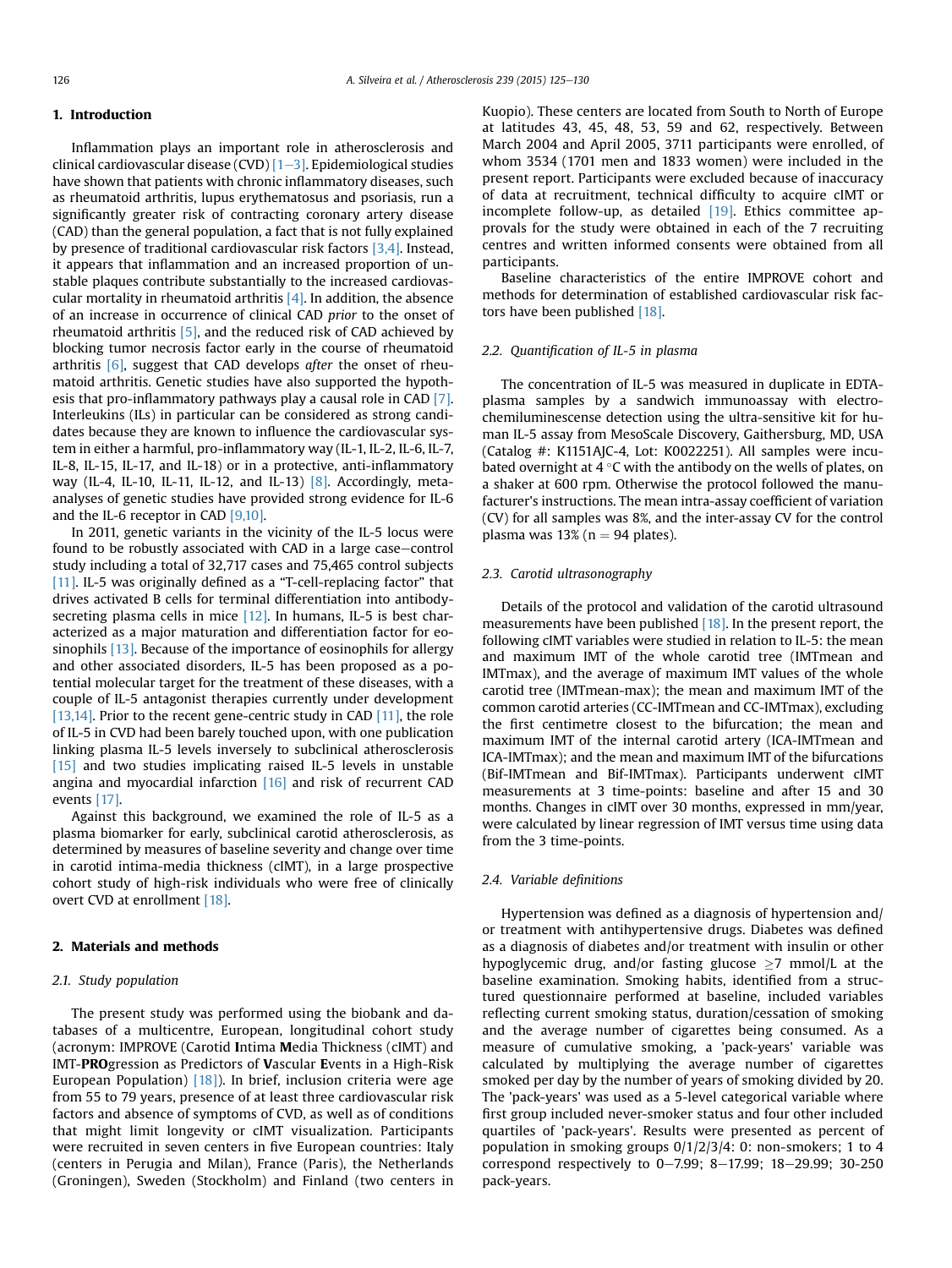#### 2.5. Statistical analysis

Variables are reported as number of subjects in group (proportion) or median (interquartile range). Variables with skewed distribution were logarithmically transformed before they were used in analysis.

Differences in IL-5 levels across recruitment centers were analyzed by the Jonckheere–Terpstra test for ordered alternatives to assess trends across centers defined by their latitude (the two Finnish centers were analyzed together). Comparisons of IL-5 and other variables between men and women were calculated by Mann-Whitney U test. Associations between IL-5 levels and cardiovascular risk factors were assessed by calculation of Spearman rank correlation coefficients. Conventional risk factors and risk factors which were significantly correlated with IL-5 were used in the selection of covariates for the regression models.

Multivariable analysis of factors associated with IL-5 levels was performed by multiple linear regression. Multiple robust regression was used to assess associations between IL-5 levels and cIMT measurements [\[20\].](#page-5-0) Age was always forced into the models, which also included latitude, and a range of relevant clinical and biochemical variables. Because the cIMT variables were strongly correlated with each other correction for multiple testing was not performed.

#### Table 1

Characteristics of the participants.

|                              | All subjects        | Males               | Females                 | $P-$<br>value <sup>a</sup> |
|------------------------------|---------------------|---------------------|-------------------------|----------------------------|
|                              | 3534                | 1701                | 1833                    |                            |
| n<br>Age, years              | 64.4 (59.6-67.2)    | $64.3(59.3 - 67.1)$ | 64.6 (60.0              | 0.055                      |
|                              |                     |                     | $-67.3)$                |                            |
| BMI, $\text{kg/m}^2$         | $26.8(24.3-29.5)$   | $27.1(25.0-29.3)$   | 26.4 (23.6)             | < 0.001                    |
|                              |                     |                     | $-29.7$                 |                            |
| Waist/hip ratio              | $0.92(0.86 - 0.97)$ | $0.96(0.93 - 1.01)$ | 0.87(0.82)              | < 0.001                    |
|                              |                     |                     | $-0.91)$                |                            |
| SBP, mmHg                    | 140 (130-153)       | 141 (130-154)       | 140 (130                | 0.148                      |
|                              |                     |                     | $-152)$                 |                            |
| DBP, mmHg                    | $81(75 - 88)$       | $83(77-90)$         | $80(75 - 88)$           | < 0.001                    |
| Hypertension                 | 2436 (68.9)         | 1151 (67.7)         | 1285 (70.1)             | 0.118                      |
| LDL-cholesterol,             | $3.50(2.82 - 4.22)$ | $3.37(2.75 - 4.03)$ | 3.64 (2.93)             | < 0.001                    |
| mmol/L                       |                     |                     | $-4.38$ )               |                            |
| HDL-cholesterol,<br>mmol/L   | $1,20(1,01-1,46)$   | $1.10(0.93 - 1.30)$ | 1.32 (1.11<br>$-1.60$ ) | < 0.001                    |
| Triglycerides,               | $1.31(0.94 - 1.90)$ | $1.38(0.97 - 2.03)$ | 1.26 (0.91              | < 0.001                    |
| mmol/L                       |                     |                     | $-1.78$                 |                            |
| Glucose, mmol/L              | $5.5(5-6.3)$        | $5.7(5.2 - 6.6)$    | $5.3(4.8 - 6.0)$        | < 0.001                    |
| Diabetes mellitus            | 929(26.3)           | 533 (31.9)          | 396 (21.9)              | < 0.001                    |
| CRP, mg/L                    | $1.86(0.77 - 3.58)$ | $1.64(0.67 - 3.24)$ | 2.09 (0.92)             | < 0.001                    |
|                              |                     |                     | $-3.95)$                |                            |
| Current smokers              | 512 (14.9)          | 274 (16.6)          | 238 (13.4)              | 0.009                      |
| Pack-years, %                | 49.1/12.6/12.5/     | 32.2/15.1/16.6/     | 64.3/10.4/8.8/          | < 0.001                    |
|                              | 12.6/13.1           | 15.7/20.4           | 9.8/6.6                 |                            |
| Creatinine, µmol/            | 79.1 (68.5-90.7)    | 88.6 (79.7-98.6)    | 70.6 (63.0              | < 0.001                    |
| L                            |                     |                     | $-79.3)$                |                            |
| Vitamin D, nmol/L 48 (34-64) |                     | $50(37-65)$         | $47(30.5 - 61)$         | < 0.001                    |
| Adiponectin, ug/             | $10.6(6.2 - 17.2)$  | $8.1(4.8 - 12.1)$   | 14.0 (8.6               | < 0.001                    |
| mI.                          |                     |                     | $-21.9$                 |                            |
| IL-5, $pg/mL$                | $0.43(0.27 - 0.71)$ | $0.48(0.30 - 0.77)$ | 0.39(0.25)              | < 0.001                    |
|                              |                     |                     | $-0.64)$                |                            |

Values are expressed as median (interquartile range) or number of subjects in group (%).

BMI, body mass index; SBP, systolic blood pressure; DBP, diastolic blood pressure; LDL, low-density lipoprotein; HDL, high-density lipoprotein; CRP, C-reactive protein; IL-5, Interleukin-5. Hypertension: diagnosis of hypertension and/or treatment with antihypertensive drugs; Diabetes: diagnosis of diabetes and/or treatment with insulin or other hypoglycemic drug, and/or fasting glucose  $\geq$ 7 mmol/L at the baseline examination.

<sup>a</sup> P-values for comparisons between men and women were calculated by Mann-Whitney U test.

A two-sided p-value <0.05 was considered significant for all analyses. STATA 11.1 (StataCorp LP) and SAS 9.2 for Windows were used for the statistical analyses.

## 3. Results

## 3.1. Characteristics of the participants

Baseline anthropometric, biochemical and environmental characteristics showed significant differences between male and female participants of the present substudy for the majority of variables (Table 1). In general, the levels of the risk factors analyzed showed a more beneficial profile in women, with exception of LDLcholesterol and Vitamin D, which were better in man.

## 3.2. Plasma IL-5 concentration according to latitude and sex

The median plasma IL-5 concentration in all IMPROVE participants was  $0.43$  ( $0.27-0.71$ ) pg/mL [median (interquartile range)], a figure that differed significantly across centers, defined by their latitudes,  $[0.38 \ (0.23-0.66), 0.32 \ (0.20-0.55), 0.41 \ (0.25-0.66),$ 0.45 (0.29–0.71), 0.49 (0.29–0.78) and 0.50 (0.33–0.77) pg/mL at latitudes 43, 45, 48, 53, 59 and 62, respectively], with a trend for lower levels in the South of Europe ( $p < 0.001$ ).

Plasma IL-5 concentrations also differed by sex, with lower values in women [0.39 (0.25-0.64) versus 0.48 (0.30-0.77) pg/mL in men, p < 0.001, Table 1].

### 3.3. Relationships of IL-5 to risk factors for cardiovascular disease

Table 2 shows the relationships of IL-5 to cardiovascular risk factors. In both men and women, significant positive associations were found between IL-5 concentration and latitude, age, body mass index (BMI), SBP, hypertension, glucose, diabetes, CRP, creatinine and vitamin D, and a significant negative association

Table 2

| Relationships of plasma IL-5 concentration to risk factors for cardiovascular disease |  |
|---------------------------------------------------------------------------------------|--|
| in male and female participants.                                                      |  |

|                         | Males    |            | Females  |         |
|-------------------------|----------|------------|----------|---------|
|                         | Rho      | P-value    | Rho      | P-value |
| Latitude                | 0.146    | ${<}0.001$ | 0.163    | < 0.001 |
| Age, years              | 0.086    | < 0.001    | 0.063    | 0.007   |
| BMI, $\text{kg/m}^2$    | 0.048    | 0.048      | 0.090    | < 0.001 |
| Waist/hip ratio         | 0.039    | 0.105      | 0.023    | 0.318   |
| SBP, mmHg               | 0.059    | 0.016      | 0.085    | < 0.001 |
| DBP, mmHg               | 0.014    | 0.559      | 0.023    | 0.321   |
| Hypertension            | 0.088    | < 0.001    | 0.095    | < 0.001 |
| LDL-cholesterol, mmol/L | $-0.019$ | 0.450      | $-0.112$ | < 0.001 |
| HDL-cholesterol, mmol/L | 0.041    | 0.092      | $-0.021$ | 0.380   |
| Triglycerides,mmol/L    | $-0.017$ | 0.481      | 0.022    | 0.357   |
| Glucose, mmol/L         | 0.067    | 0.006      | 0.057    | 0.014   |
| <b>Diabetes</b>         | 0.065    | 0.008      | 0.073    | 0.002   |
| Current smokers         | 0.007    | 0.763      | $-0.022$ | 0.353   |
| Pack-years, %           | $-0.013$ | 0.602      | $-0.009$ | 0.717   |
| CRP, mg/L               | 0.053    | 0.030      | 0.081    | 0.001   |
| Creatinine, umol/L      | 0.080    | 0.001      | 0.093    | < 0.001 |
| Vitamin D, nmol/L       | 0.057    | 0.020      | 0.053    | 0.026   |
| Adiponectin, µg/mL      | $-0.058$ | 0.017      | $-0.115$ | < 0.001 |
| Statin use              | 0.037    | 0.130      | 0.022    | 0.355   |

Values are Spearman rank correlation coefficients.

BMI, body mass index; SBP, systolic blood pressure; DBP, diastolic blood pressure; LDL, low-density lipoprotein; HDL, high-density lipoprotein; CRP, C-reactive protein. Hypertension: diagnosis of hypertension and/or treatment with antihypertensive drugs; Diabetes: diagnosis of diabetes and/or treatment with insulin or other hypoglycemic drug, and/or fasting glucose  $\geq$ 7 mmol/L at the baseline examination.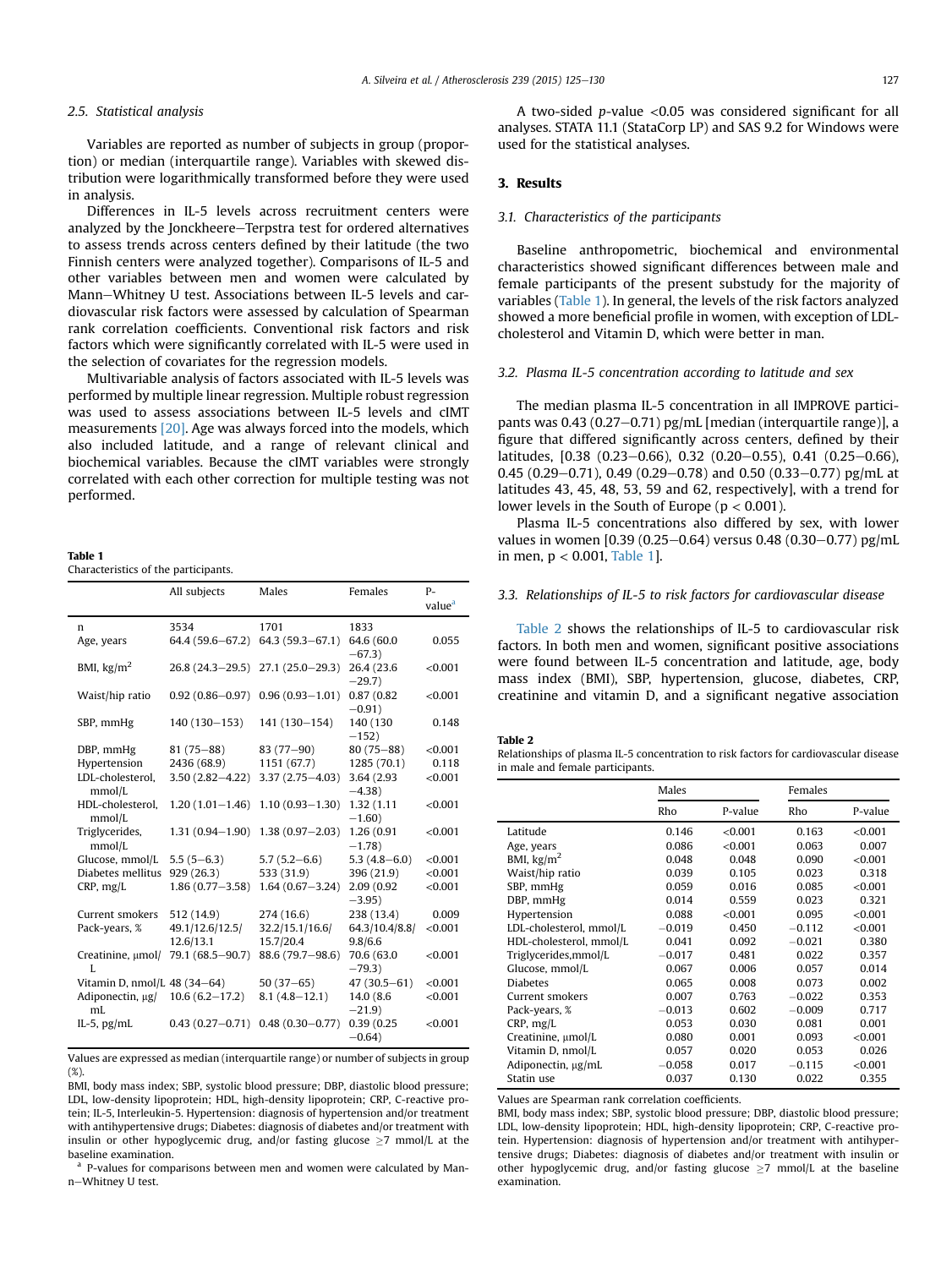with adiponectin. The magnitude of these associations was however rather weak; latitude was the strongest associated factor. The only sex-specific difference was a negative association of IL-5 with LDL-cholesterol, observed in women.

Multivariable analyses showed that independently related variables accounted for a total of 3.9% and 3.8% of the variability in plasma IL-5 concentration in men and women, respectively. The contributing factors in men included age, latitude, SBP, hypertension, HDL-cholesterol, CRP, creatinine and diabetes, whereas the model in women included age, latitude, LDL-cholesterol, CRP, creatinine and adiponectin.

## 3.4. Relationships of plasma IL-5 levels to measures of baseline cIMT and change over time in cIMT

At baseline, after adjustment by age, the plasma IL-5 concentration correlated significantly and positively with all composite

#### Table 3

Relationships of plasma IL-5 concentration to baseline and progression measures of carotid artery intima-media thickness.

|                       | Baseline measures                  |         | Progression measures |         |  |
|-----------------------|------------------------------------|---------|----------------------|---------|--|
|                       | $\beta \pm 2$ SE                   | p-value | $\beta \pm 2$ SE     | p-value |  |
| A. Adjustment for age |                                    |         |                      |         |  |
| <b>MALES</b>          | $N = 1701$                         |         | $N = 1663*$          |         |  |
| <b>IMTmean</b>        | $0.0083 \pm 0.0056$                | 0.003   | $-0.0003 + 0.0020$   | 0.769   |  |
| <b>IMTmax</b>         | $0.0112 \pm 0.0102$                | 0.028   | $0.0038 \pm 0.0084$  | 0.369   |  |
| IMTmean-max           | $0.0087 \pm 0.0058$                | 0.003   | $0.0006 \pm 0.0032$  | 0.707   |  |
| CC-IMTmean            | $0.0024 \pm 0.0044$                | 0.283   | $-0.0001 \pm 0.0016$ | 0.940   |  |
| CC-IMTmax             | $0.0054 \pm 0.0068$                | 0.107   | $-0.0012 \pm 0.0040$ | 0.540   |  |
| ICA-IMTmean           | $0.0101 \pm 0.0090$                | 0.025   | $0.0011 \pm 0.0032$  | 0.522   |  |
| <b>ICA-IMTmax</b>     | $0.0129 \pm 0.0122$                | 0.033   | $0.0041 \pm 0.0068$  | 0.233   |  |
| Bif-IMTmean           | $0.0072 \pm 0.0088$                | 0.102   | $-0.0020 \pm 0.0040$ | 0.326   |  |
| Bif-IMTmax            | $0.0081 \pm 0.0106$                | 0.128   | $0.0023 \pm 0.0078$  | 0.560   |  |
| <b>FEMALES</b>        | $N = 1833$                         |         | $N = 1772*$          |         |  |
| <b>IMTmean</b>        | $0.0023 \pm 0.0046$                | 0.314   | $-0.0002 \pm 0.0016$ | 0.802   |  |
| <b>IMTmax</b>         | $0.0041 \pm 0.0094$                | 0.379   | $0.0006 \pm 0.0066$  | 0.854   |  |
| IMTmean-max           | $0.0024 \pm 0.0048$                | 0.327   | $0.0001 \pm 0.0024$  | 0.951   |  |
| CC-IMTmean            | $0.0010 \pm 0.0034$                | 0.550   | $-0.0017 \pm 0.0012$ | 0.007   |  |
| CC-IMTmax             | $0.0003 \pm 0.0044$                | 0.893   | $-0.0024 \pm 0.0028$ | 0.085   |  |
| ICA-IMTmean           | $0.0042 \pm 0.0070$                | 0.226   | $0.00004 \pm 0.0022$ | 0.966   |  |
| <b>ICA-IMTmax</b>     | $0.0075 \pm 0.0098$                | 0.127   | $0.0027 \pm 0.0046$  | 0.244   |  |
| Bif-IMTmean           | $0.0006 \pm 0.0078$                | 0.870   | $0.0009 \pm 0.0034$  | 0.585   |  |
| Bif-IMTmax            | $0.0015 \pm 0.0094$                | 0.746   | $0.0012 \pm 0.0066$  | 0.707   |  |
|                       | B. Adjustment for age and latitude |         |                      |         |  |
| <b>MALES</b>          | $N = 1701$                         |         | $N = 1663*$          |         |  |
| <b>IMTmean</b>        | $0.0046 \pm 0.0054$                | 0.089   | $-0.0009 \pm 0.0020$ | 0.399   |  |
| <b>IMTmax</b>         | $0.0057 \pm 0.0102$                | 0.259   | $0.0027 \pm 0.0086$  | 0.535   |  |
| IMTmean-max           | $0.0044 \pm 0.0058$                | 0.123   | $0.0001 \pm 0.0032$  | 0.938   |  |
| CC-IMTmean            | $0.0004 \pm 0.0044$                | 0.872   | $-0.0003 \pm 0.0016$ | 0.669   |  |
| CC-IMTmax             | $0.0026 \pm 0.0068$                | 0.437   | $-0.0016 \pm 0.0040$ | 0.429   |  |
| ICA-IMTmean           | $0.0055 \pm 0.0090$                | 0.214   | $0.0002 \pm 0.0034$  | 0.901   |  |
| ICA-IMTmax            | $0.0074 \pm 0.0120$                | 0.217   | $0.0033 \pm 0.0068$  | 0.342   |  |
| Bif-IMTmean           | $0.0021 \pm 0.0086$                | 0.634   | $-0.0030 \pm 0.0042$ | 0.150   |  |
| Bif-IMTmax            | $0.0017 \pm 0.0104$                | 0.748   | $0.0009 \pm 0.0080$  | 0.822   |  |
| <b>FEMALES</b>        | $N = 1833$                         |         | $N = 1772*$          |         |  |
| <b>IMTmean</b>        | $-0.0007 + 0.0044$                 | 0.749   | $-0.0003 \pm 0.0016$ | 0.726   |  |
| <b>IMTmax</b>         | $-0.0009 \pm 0.0092$               | 0.839   | $0.0007 \pm 0.0066$  | 0.840   |  |
| IMTmean-max           | $-0.0012 \pm 0.0048$               | 0.605   | $-0.0001 \pm 0.0026$ | 0.951   |  |
| CC-IMTmean            | $-0.0009 \pm 0.0032$               | 0.594   | $-0.0019 \pm 0.0012$ | 0.003   |  |
| CC-IMTmax             | $-0.0015 \pm 0.0042$               | 0.469   | $-0.0025 \pm 0.0028$ | 0.073   |  |
| ICA-IMTmean           | $0.0003 \pm 0.0068$                | 0.910   | $-0.0001 + 0.0022$   | 0.900   |  |
| ICA-IMTmax            | $0.0025 \pm 0.0098$                | 0.611   | $0.0024 \pm 0.0048$  | 0.315   |  |
| Bif-IMTmean           | $-0.0033 \pm 0.0076$               | 0.387   | $0.0011 \pm 0.0034$  | 0.528   |  |
| Bif-IMTmax            | $-0.0033 \pm 0.0996$               | 0.488   | $0.0013 \pm 0.0066$  | 0.707   |  |

Values are  $\beta$ , regression coefficient and SE, standard error. Different measurements of baseline IMT were log-transformed to achieve normal distribution. \*Number of participants with complete IMT data at all time points (baseline, 15 and 30 months). IMT, intima-media thickness; IMTmean, mean IMT of the whole carotid tree; IMTmax, maximum IMT of the whole carotid tree; IMTmean-max, average of maximum IMT values of the whole carotid tree; CC, common carotid artery; ICA, internal carotid artery; Bif, bifurcation (bulb).

(IMTmean, IMTmax, IMTmean-max) and with segment-specific (ICA-IMTmean and ICA-IMTmax) IMT measurements in men but not in women (Table 3A). Because of these preliminary sex-specific relationships of IL-5 to cIMT, subsequent multivariable analyses were then performed separately in men and women. Successive adjustments were made, first by latitude followed by risk factors for cardiovascular disease. Adjustment by latitude blunted all significant associations between IL-5 and baseline cIMT variables in men (Table 3B). Further adjustments (by waist/hip ratio, triglycerides, LDL-cholesterol, HDL-cholesterol, hypertension, diabetes, smoking, CRP, statin use, heart rate, and mean arterial pressure) did not change these results (not shown).

Similar analysis for the relationships of plasma IL-5 concentration to change over time in values of cIMT produced statistically significant inverse relationships for CC-IMTmean (with a trend for CC-IMTmax) in women after adjustment for age (Table 3A) and age plus latitude (Table 3B). Further adjustments did not materially change these results. In the final model, which included adjustments for age, latitude, waist/hip ratio, triglycerides, LDLcholesterol, HDL-cholesterol, hypertension, diabetes, smoking, CRP, statin use, heart rate and mean arterial pressure, values for  $[\beta \pm 2 \text{ SE}]$  and p were  $[-0.0020 \pm 0.0012]$  and 0.002, respectively, for the relation between IL-5 and changes in CC-IMTmean in women. In men no statistically significant relationship was observed between plasma IL-5 and change over time in any cIMT measure. Inclusion of an interaction term in the multivariable analysis showed a trend for sex differences in the IL-5 effect on CC-IMTmean progression ( $p = 0.097$ ) but not on CC-IMTmax  $(p = 0.512)$ .

#### 3.5. Relationships of plasma IL-5 levels to blood eosinophil count

In men and women, from the five centers in which the data were available (no eosinophil count was recorded in either Finish centers), IL-5 was consistently, positively and strongly correlated to the eosinophil counts ( $n = 2494$ ,  $r = 0.560$ ,  $p < 0.001$ , Spearman rank correlation).

#### 4. Discussion

Interleukins are key players in the chronic vascular inflammation typical of atherosclerosis, with roles that can be intrinsically pro-atherogenic or anti-atherogenic. In this context, we examined IL-5 as a potential plasma biomarker for early subclinical carotid atherosclerosis and change over time in cIMT in a large prospective European cohort study of high-risk men and women who were free of clinically overt CVD at enrollment.

The plasma concentration of IL-5 in all participants of this study was in general low, on average 0.43 (0.27 $-0.71$ ) pg/mL, a level that could be accurately measured in this study by increasing the incubation time of the samples with the antibodies on the plate of the immunoassay. Using other commercially available assays, plasma IL-5 levels have been reported as low or undetectable, particularly in samples from subjects in control groups [\[16,17,21,22\].](#page-5-0) However, Sämpi et al. <a>[\[15\]](#page-5-0)</a> reported IL-5 levels at a much higher level <a>[139]</a>  $(66-365)$  pg/mL)], using an assay based on the same principle as ours, but with antibodies and calibrator from another commercial source (R&D Systems). For comparison, we set up the assay as described by Sämpi et al. and re-analyzed a set of 80 random nonused aliquots of samples from the original cohort but found similar results as with our assay. The IL-5 concentration in the calibrator included in the MSD™ IL-5 kit was as reported by the manufacturers when analyzed in the assay with the R&D Systems reagents, which was also true for the reverse test (R&D systems calibrator analyzed with the MSD™ kit, Supplemental Fig. I shows similar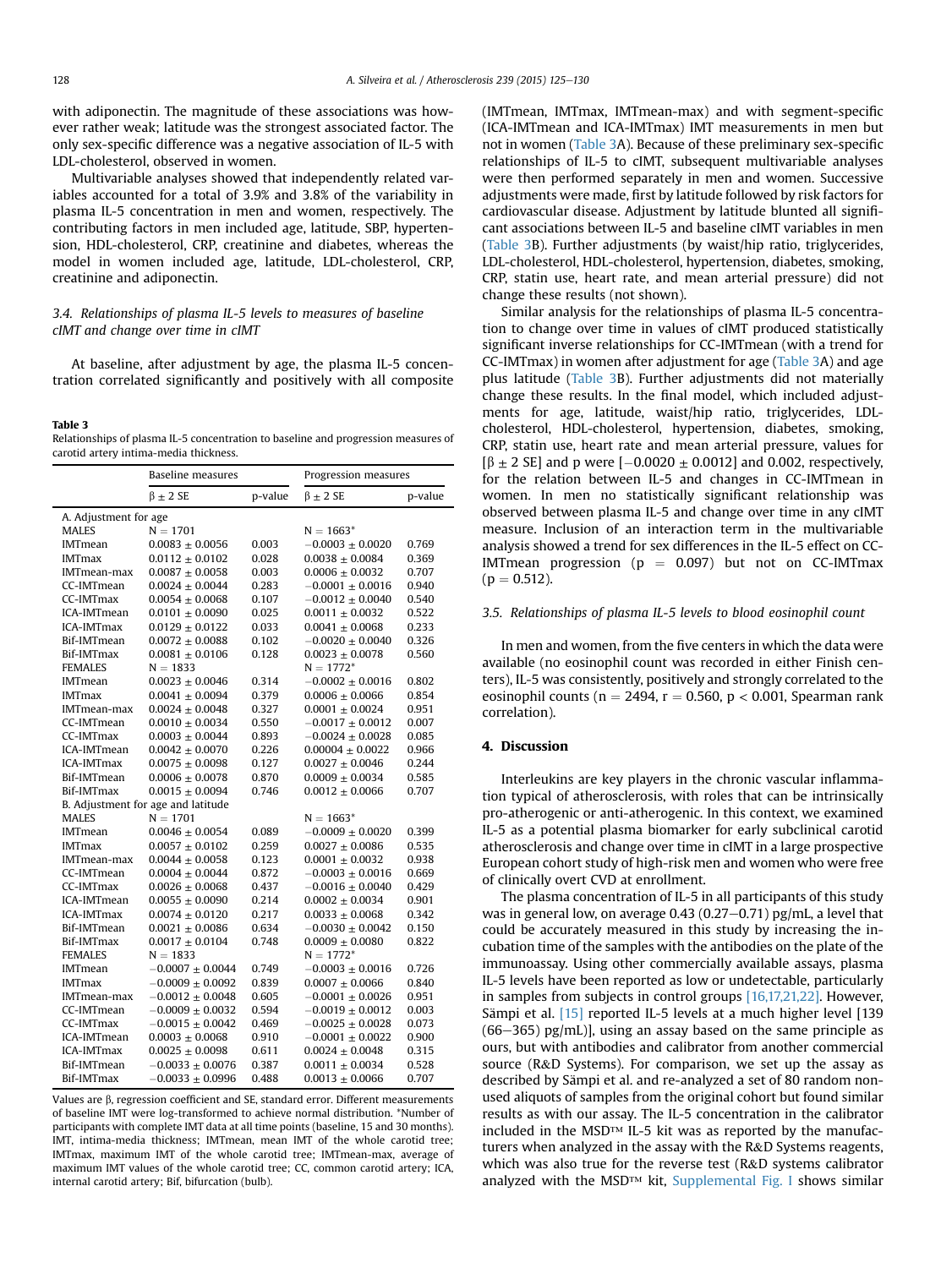calibration curves for the MSD™ kit and the assay using R&D Systems materials). It is therefore not appropriate to directly compare our absolute results with those of Sämpi et al.  $[15]$ . In the absence of an internationally validated calibrator, we should limit the comparisons to interrelations between variables examined within each study.

Whereas Sämpi et al. reported low IMT in the bifurcational section of the carotid artery of subjects with high plasma levels of IL-5, we observed no significant association between these variables. Actually we found no association between IL-5 and any baseline measure of cIMT in the present study. No obvious explanations for this discrepancy are apparent, but differences related to the study populations (e.g., age difference of 10 years, differences in risk profile) or even analytes measured by the respective assays should be considered. In this context, we should note that IL-5 is considered as a key factor in the regulation of growth, differentiation, recruitment, activation and survival of eosinophils, with abundant data from in vitro experiments and animal models suggesting that IL-5 inhibition would be an effective approach to treat eosinophilia [\[14\]](#page-5-0). The plasma levels of IL-5 in both male and female participants of the present study were strongly and positively correlated with circulating eosinophils across all centers, corroborating that the protein species measured in our assay was indeed IL-5.

We have observed a south-to-north gradient for IL-5 plasma concentration in the present study, clustering IL-5 with cardiovascular risk factors that also follow a similar pattern. A previous publication based on the IMPROVE study reported a south-to-north gradient of cIMT [\[18\]](#page-5-0). Consequently, albeit only in men, IL-5 was positively associated with baseline measures of cIMT, associations that completely disappeared in multivariable analysis when adjustment by latitude was made, implying that from south-tonorth there are factors, most likely of genetic, population nature, with which both IL-5 and cIMT are associated, without being directly associated with each other. These results suggest that the plasma IL-5 concentration is not a risk indicator for CVD, contrary to what was observed in a relatively small study in which IL-5 was elevated in plasma of patients with unstable angina or myocardial infarction compared with controls [\[16\]](#page-5-0), but in line with another study in which an IL-5 association with (recurrent) cardiovascular events in univariable analysis disappeared after adjustments [\[17\].](#page-5-0)

Regarding changes in cIMT during the observation period of 30 month, the plasma IL-5 concentration showed a consistent and significant inverse association with changes in IMTmean, (and also a trend for IMTmax) in the common carotid segment in women but not in men. This sex- and segment-specific finding can be added to the collection of data suggesting involvement of IL-5 in protection against atherosclerosis, a notion that has been put forward by early mouse studies of immunoresponse to oxidized (ox)-LDL [\[23,24\].](#page-5-0) It was observed that immunization of  $LDLR - / -$  mice with oxphospholipid specific-LDL induced expansion of atheroprotective antibodies from B1-cells that was dependent of the presence of IL-5 because IL-5- $/$ - mice did not exhibit this response [\[23\]](#page-5-0). Reconstitution of LDLR $-/-$  mice with bone marrow from IL-5 deficient mice resulted in significantly more atherosclerosis when compared with recipients of wild-type bone marrow [\[23\].](#page-5-0) Induction of antibodies to ox-LDL dependent of IL-5 has also been reported in the apolipoprotein  $E-/-$  mouse model [\[24\]](#page-5-0). Moreover, immunization with ox-LDL in mice caused expansion of specific T-cells of the Th2 subtype that secreted IL-5, which in turn induced expansion of atheroprotective antibodies  $[23]$ . Translating data generated in experiments with genetically altered mice to the human situation represents in general a challenge, in particular when involving features of the immune system in which important differences exist between mouse and humans [\[25\]](#page-5-0). Nevertheless, in line with the mouse models, a recent publication from the Malmö Diet and Cancer (MDC) Study reported the first clinical evidence for a protective role of Th2 immunity in CVD, high Th2 cell counts observed to be independently associated with lower IMTmean in the common carotid segment and with reduced risk of acute myocardial infarction in women [\[26\]](#page-5-0). Although these segment- and sexspecificities might seem in line with our results, one should keep in mind that the assumption that Th2 cells are the source of IL-5 has been challenged both in mice [\[27\]](#page-5-0) and humans [\[26\]](#page-5-0). Of note, in the MDC Study IL-5 was found not to be associated with baseline cIMT or with incident cardiovascular events during a 15 year follow-up of 700 participants, which is consistent with our results, inasmuch IL-5 in IMPROVE was not associated with baseline cIMT or with incident coronary events ( $n = 125$ ) during the median follow-up period of 21.5 months (later results not shown).

SNPs in the vicinity of the IL-5 gene were identified as being associated with clinical disease in a gene-centric study of CAD [\[11\],](#page-5-0) but as far as we know, replication of this locus has not been reported. Furthermore, we do not know how the IL-5 SNPs in that study were related to the plasma concentration of IL-5. We cannot discard the possibility that the association of that locus with CAD is due to the effect(s) of other gene(s) in the vicinity of  $IL-5$ .

The strength of the present study is the uniquely detailed ultrasound protocol and the repeated ultrasound measurements, which for the first time allowed study of IL-5 in relation to change over time in cIMT, and also its large sample size. However there are also limitations to be considered, including the fact that carotid IMT does not solely reflect atherosclerosis although it is a widely used surrogate marker of subclinical atherosclerosis and predictor of coronary and cerebrovascular events. Also, multiple test correction was not applied even when a large number of tests was performed, which could potentially increase the possibility of spurious findings. However the cIMT variables studied were strongly correlated with each other or were composite variables of related measurements and therefore provide similar information. Of note, investigation of the effects of latitude (North-to-South gradient over Europe) was not an objective of the IMPROVE study. In the crosssectional analysis of the IMPROVE baseline data a North-to-South gradient of carotid IMT was observed independent of differences in vascular risk factors, suggesting involvement of mechanisms of genetic and/or environmental nature  $[18]$ . Thus, latitude in this context was used as a proxy for center to gain statistical power (continuous versus nominal scale).

In conclusion, atherosclerosis and cIMT are complex traits to which many factors contribute. It is plausible that IL-5 is one of these factors, exerting a protective effect. This effect was clearly seen in animal models of atherosclerosis because they have extreme gene defects, with defined trial diets, special experimental environment and limited immunological challenges. In humans, a protective effect of IL-5 may be observed depending on the clinical context, and therefore IL-5 would have limited utility as a classical biomarker. Whereas IL-5 has been proposed as a potential molecular target to treat allergies, it is difficult to envisage such a scenario in CAD.

## Funding sources

This study was supported by the European Commission (Contract number: QLG1-CT-2002-00896), the Swedish Heart-Lung Foundation, the Swedish Research Council (projects 8691 and 0593), the Knut and Alice Wallenberg Foundation, the Foundation for Strategic Research, the Stockholm County Council (project 592229), the Strategic Cardiovascular and Diabetes Programmes of Karolinska Institutet and Stockholm County Council, the European Union Framework Programme 7 (FP7/2007-2013) for the